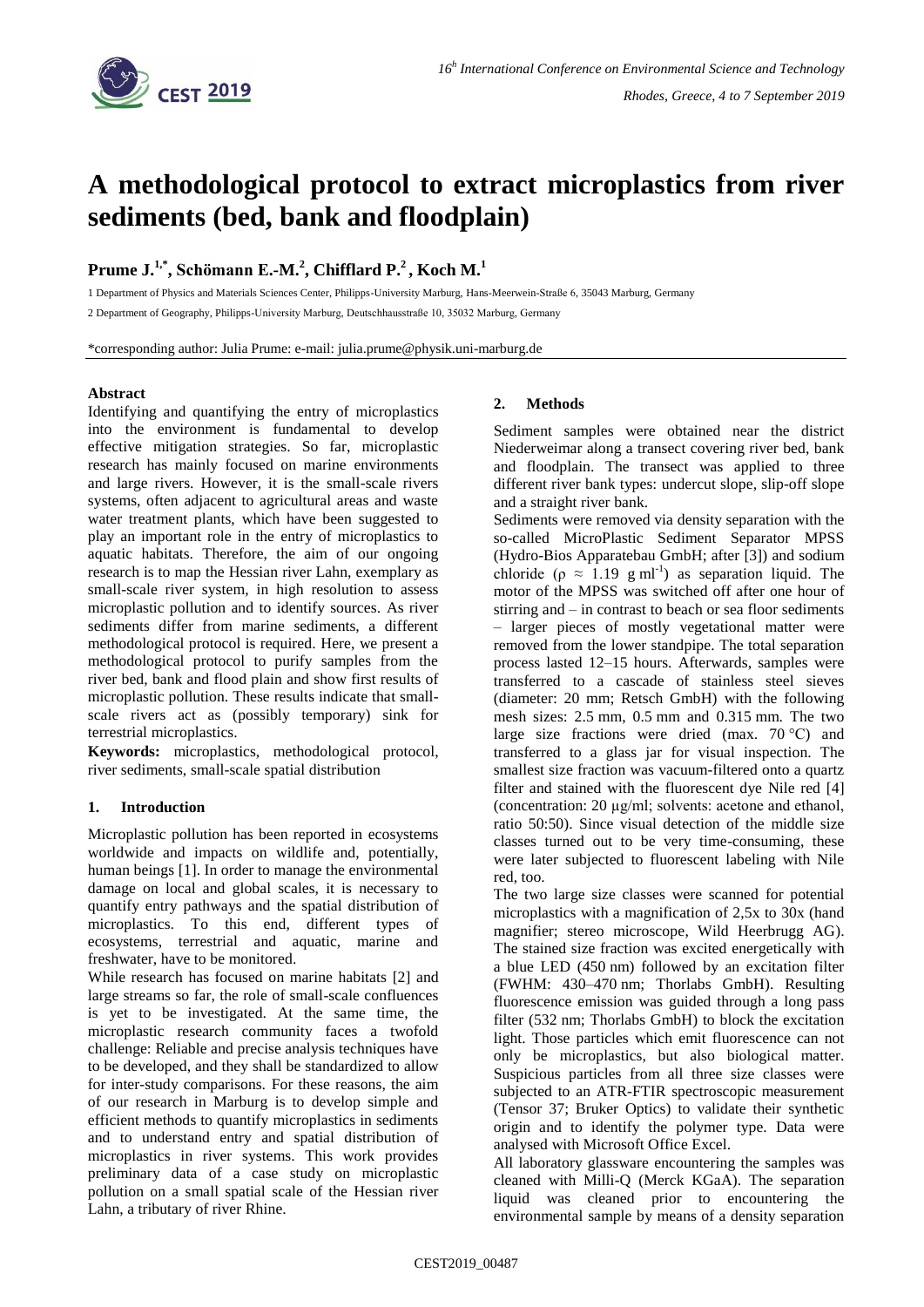in the MPSS (lasting five hours). Laboratory coats made of  $cc \textbf{A}$  vere worn all the time. Three blank runs were performed to estimate process contamination. In total, one PP particle was found showing a very low contamination level.

### **3. Results**

This section outlines three key findings of our study. Firstly, microplastics were found at all riverine structures sampled: in the river bed, the bank and the floodplain. Secondly, concentrations at the *straight*  river section varied only between 2 and 6 particles per

dry weight, while concentrations of the *slip-off* were higher at the *bank* reaching up to 38 particles per kg of dry weight ( **B**



**[Figure](#page-1-0)** *1*A).

<span id="page-1-0"></span>

**Figure 1.** *Sample names: a: river sediments (note that the number of samples per river bank type differs due to limited accessibility to river bed sediments), b–d: bottom, middle and upper section of the river bank, e: floodplain. The abbreviations st, so and un refer to the river bank type (straight river bank, slip-off slope and undercut slope). (A) Absolute number of microplastic particles (per kg of dry weight) of all three size classes found at the slip-off slope (blue) compared to the straight river section (green) (B) Relative share of microplastic particles (per kg of dry weight) found per size class (> 315 µm, > 500 µm and > 2500 µm), normalized to the total particle concentration of the smallest size class.*

Thirdly, next to spatial distribution, information on size distribution was obtained. A comparison of the different size classes of particles found in the river *bed* reveals an increasing number of particles with decreasing particle size (**Σφάλμα! Το αρχείο προέλευσης της αναφοράς δεν βρέθηκε.**1B). Furthermore, almost all river bed samples contained microplastics of the smallest and the medium size class, albeit with varying share, whereas only about the half of all river bed samples contained plastics of the large size class.

### **4. Discussion and Conclusions**

First data on microplastic pollution in the Hessian river Lahn are shown here. The larger abundance of microplastics in the river bank at the slip-off slope compared to the straight river section is plausible and can be explained with a lower flow velocity. An increase in particle number with decreasing particle size, as observed here, was also reported in other studies [e. g. 4]. However, this trend might not continue in the smaller size classes because the flow velocity of a river prohibits sedimentation of smaller particles. Generally, the absolute concentrations must be interpreted with caution. Firstly, this sample set served to implement a methodology in our laboratorium and, as pointed out